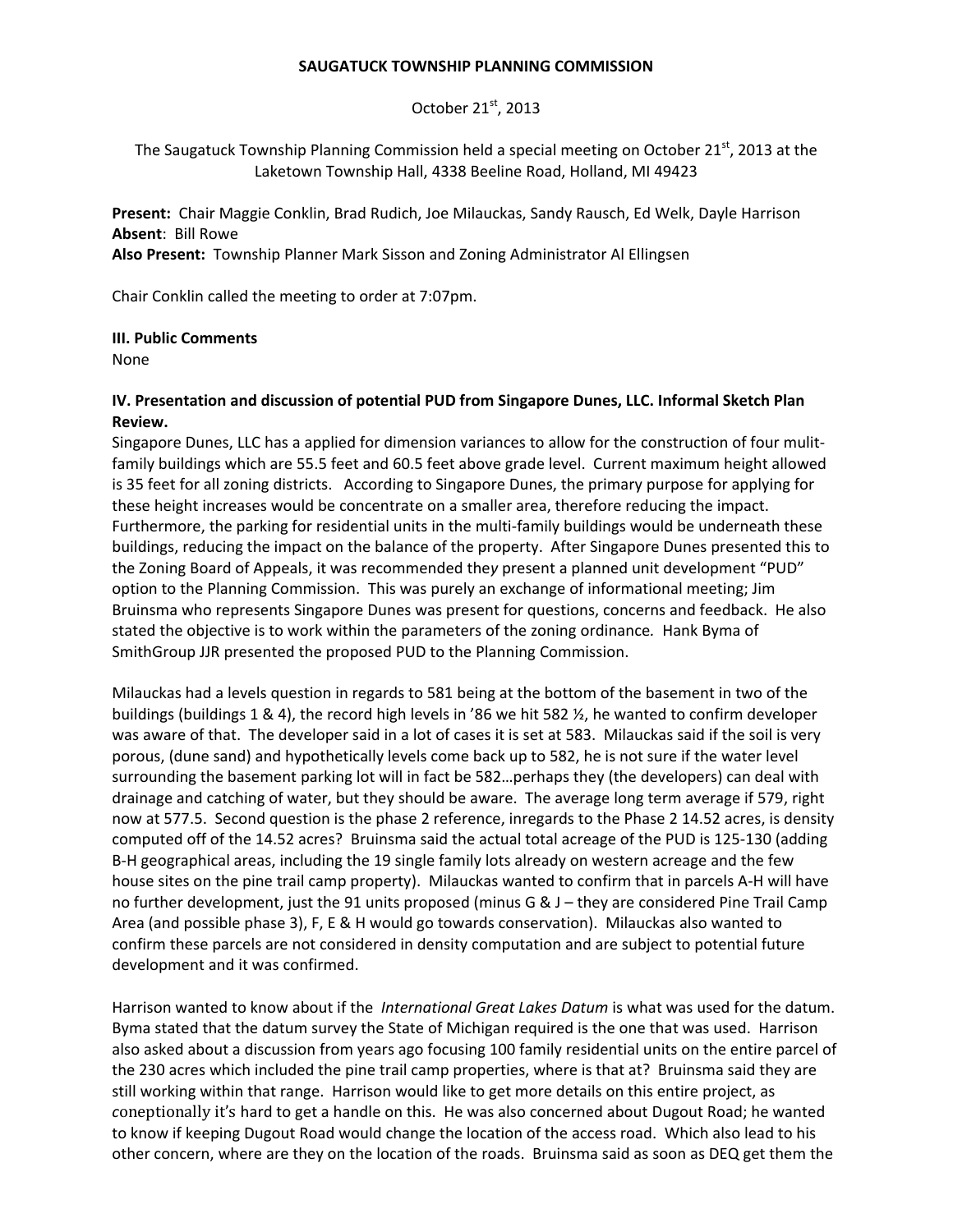information, he will pass it along to the Planning Commission. Harrison also wanted to know more about the sewer and water layout. Bruinsma stated there is no sewer line currently being proposed to the DEQ. He wanted to confirm the 19 land division parcels, in addition to 72 multi-family units was indeed the correct understanding, and Byma confirmed. Harrison went on to ask about any parking lots being built, Bruinsma said that there are no public uses on the property therefore a parking lot at this time is not necessary. Harrison wants to know where guests will park and Byma stated that each unit gets 2 parking spots which should be enough to supply parking to guests as well.

Conklin asked about the mini sewage plant (package plant), she would like to see more on that. Conklin wanted to confirm that the buildings are between 20  $\frac{1}{2}$  & 25  $\frac{1}{2}$  feet beyond the permitted maximum height, is that beyond the ridge cap or the midpoint? Byma said it measures from the mid-point because that is the measurement PC has for the 35 feet. And the cupola, will there be stairs? Byma said no, because it is not for use, it is for decoration. Harrison has requested more information about alternatives such as number of buildings and lower heights.

## Public Comment:

Jon Helmrich ~ Would like to know if Singapore dunes will be presenting to the PC details on the proposed conservation easement. He would like to hear about it more detail at their next presentation. Helmrich feels the easement should be placed in areas that make the most sense and where it does the most good and does conservation best. He feels it's all about balance, balancing the protection of the most fragile of rare ecological resources within current zoning laws, the division of the community as articulated in the tri community comprehensive plan and within the rights of Mr. McClendon to obtain a suitable ROI on his investment. Currently with the revised zoning does not allow multi-family condominium, especially at 65 feet heights, nor does it allow marinas. The DEQ has not yet given approvals to build it the interdunal wetland areas. Helmrich ended his public comment with some quotes from the "Master Plan" (Tri community comprehensive plan).

Jane Dickie ~ Shared how she felt in regards to the importance of recognizing deception of perception. Dickie feels the pictures presented by Singapore Dunes LLC were based on the vanishing point, which was placed very far away. The perception was not real. Asked the PC not to base your decision of the pictures but by the understanding of what the heights mean and why certain variances were put in place. Said it was not up to the PC to figure out how they solve their problems, it is up to Singapore to follow the rules and figure out where to place a fifth building. Jane also shared her concerns with flooding in the parking garages, making it possibly inhabitable or worse case, someone dying. Jane closed with mentioning that in this presentation, while well done, was a bit perceptive (in her opinion). The marina was not even addressed in this presentation; it was just assumed OK, which is not the case. Dickie concluded asking the board to request full details and not to feel obligated to approve anything until they are satisfied with 100% of everything presented.

Rachel Hood of West Michigan Environmental Action Council out of Grand Rapids ~ Concerns include the ecological character of this space, this space as designed does not protect the critical interdunal wetlands of this property. This would not continue to support a habit for the species that use this space. There is an enormous echo that is hugely disruptive, and all the commercial and boat activity at this particular space would be a noise concern. She is also concerned with design and concept of this space, in regards to place making which is about building density, and using existing spacing to achieve. It is attractive to people of all ages because it provides access for walk ability for all places. This space does not allow this; it is far outside the walking dense urban environment that Saugatuck and Douglas provide. This will take money and resources out of the small local economy and out of the community into this island of a place where there is not conductivity unless you drive from place to place, which is not the type of tourist dollar that people want to spend. Feels supporting this development as it is, undermines all of the work that is happening to making this a world class tourist destination. In protecting this, we have to protect the natural resources, and public access to the lake and river, and it is all just privatized and built up for people with wealth, it will die along with all of the people who have